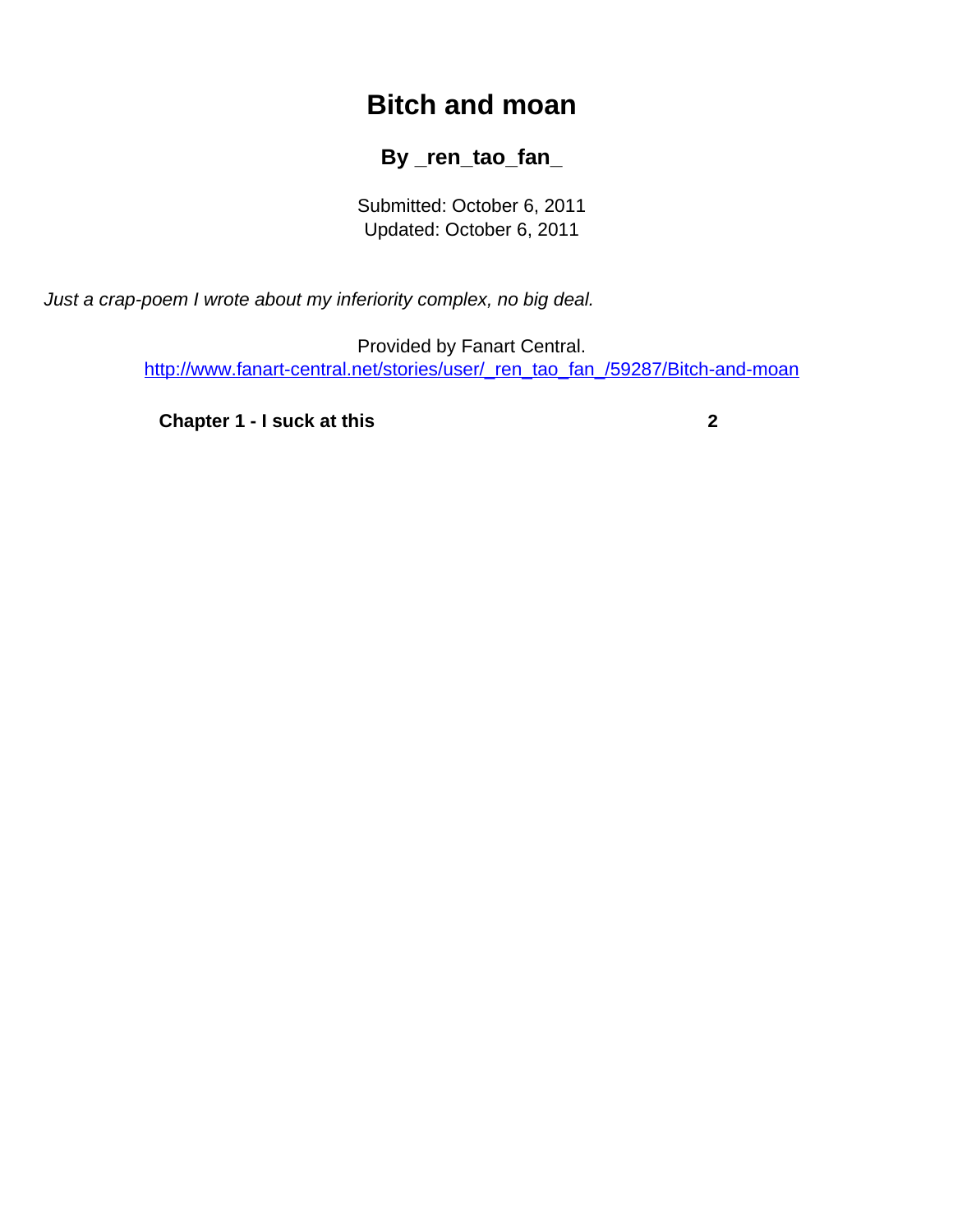## **1 - I suck at this**

<span id="page-1-0"></span>I've come to thinking lately What an inconvenient fear I vie for your attentions You can only come so near Arms wide open, I wait for my Cherished moment in your spotlight.

I've come to thinking, maybe I'm not really wanted here Smiles are all too common, but The truth is never clear It lies hidden deep and deadly In an opaque pool of midnight.

Did you notice the truth behind **my** mask? I thought it was getting a little thin of late. To keep it thick and sturdy is such a trying task And I was kinda hoping you'd be able to Walk through that gate.

But, oblivious, you go your rounds While I'm content to follow Feeling a little invisible It's a tough thing to shake Even harder to swallow.

But what a faithful dog I am To never leave your side Though all my efforts go unheeded Except by a pat on the head. "Good girl." I don't seem to mind.

Oh, the overtimes I've worked All the erasures and retries Hour upon hour every day have I slaved To present you with this big surprise And now it's all over, I'm left longing still To see the approval shine in your eyes.

I know you're not cruel And I know you mean well But I'm just a fool